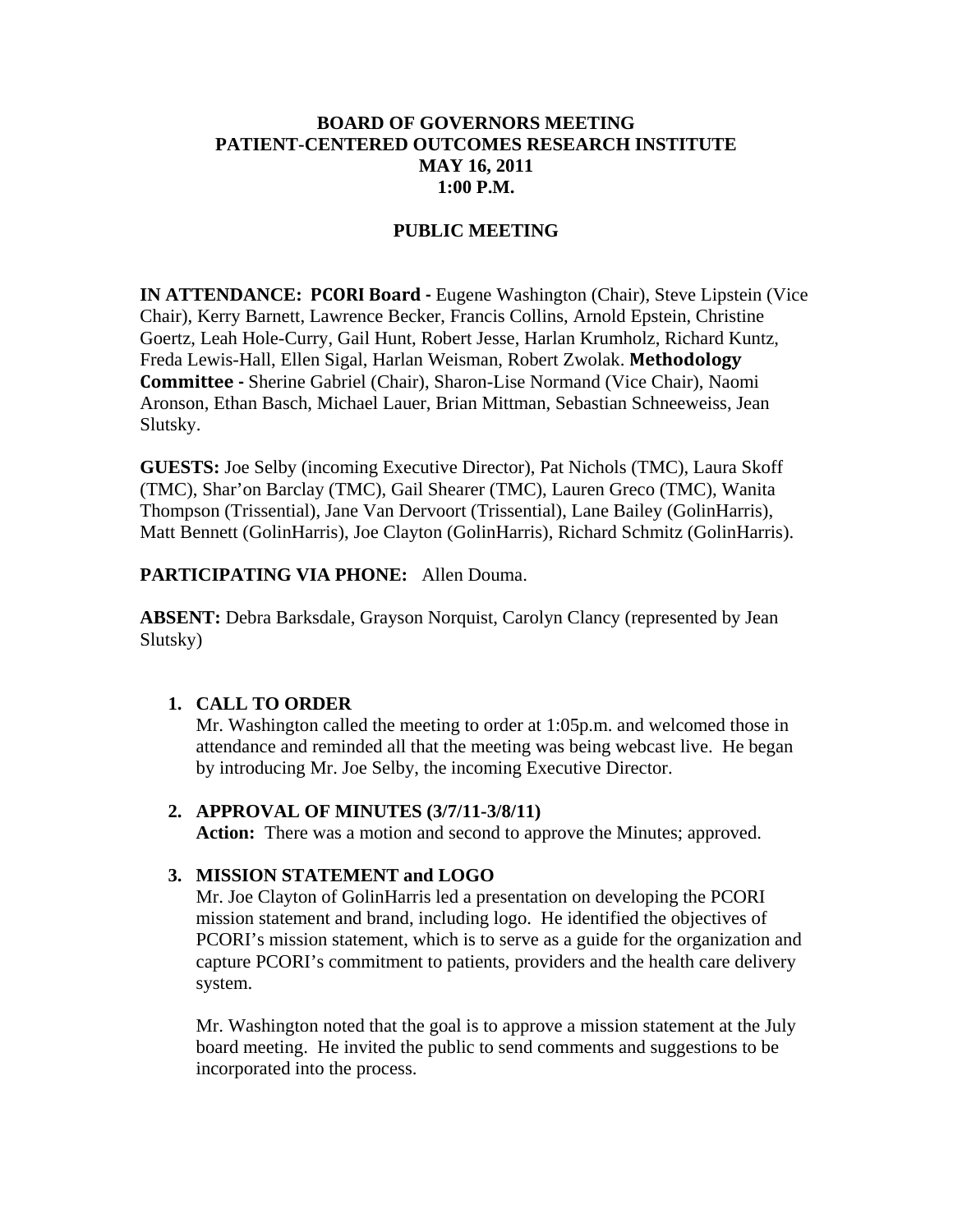## **4. PROGRAM DEVELOPMENT COMMITTEE REPORT**

Mr. Kuntz reported that the committee's priorities are to begin a landscape review and initiate a process for the tier one grants, and that a project manager has been retained to support the committee. The committee is working closely with The Lewin Group to understand how to shape the agenda and landscape review. The focus is on outlining the research agenda and the national priorities. The committee has begun to define the project strategy by relying on characteristics defined by the statute.

Mr. Washington recessed the meeting until 3:15pm.

# **5. PUBLIC COMMENTS**

- A. Elaine Larson, Columbia University, School of Nursing
- B. David Shahianof Society for Thoracic Surgeons
- C. Sharon Smith of National Trauma Institute
- D. Seth Ginsburg of Global Healthy Living Foundation
- E. Peter Pitts of Center for Medicine and Public Interest
- F. Alexander Lloyd of Healthcare Chaplaincy
- G. DolphChianchiano of National Kidney Foundation
- H. Delores Rogers (Affiliation Unknown)
- I. Laura Newman of Patient POV
- J. Tom Caruso of Biomedical Informatics Think Tank

Mr. Washington encouraged others who were listening or watching the live webcast to submit comments via our website.

# **6. METHODOLOGY COMMITTEE REPORT**

Ms. Gabriel reported that the committee has two key deliverables: methodological standards for research and a translation table. The committee is requesting Board approval of the charter and outlined the next steps of refining the working definition. Ms. Gabriel stated that the working definition is a highlevel definition that puts the patient's voice in the center. It includes characteristics on how to operationalize the definition of PCOR. The next steps are to: adoptthe definition to guide future work, invite detailed input from the board and stakeholders, synthesize input and revise, and bring back to the board for final approval. The work plan is under development.

Action: There was a motion and second to approve the Charter; approved.

## **7. ADJOURNMENT**

The meeting adjourned at 5:15p.m.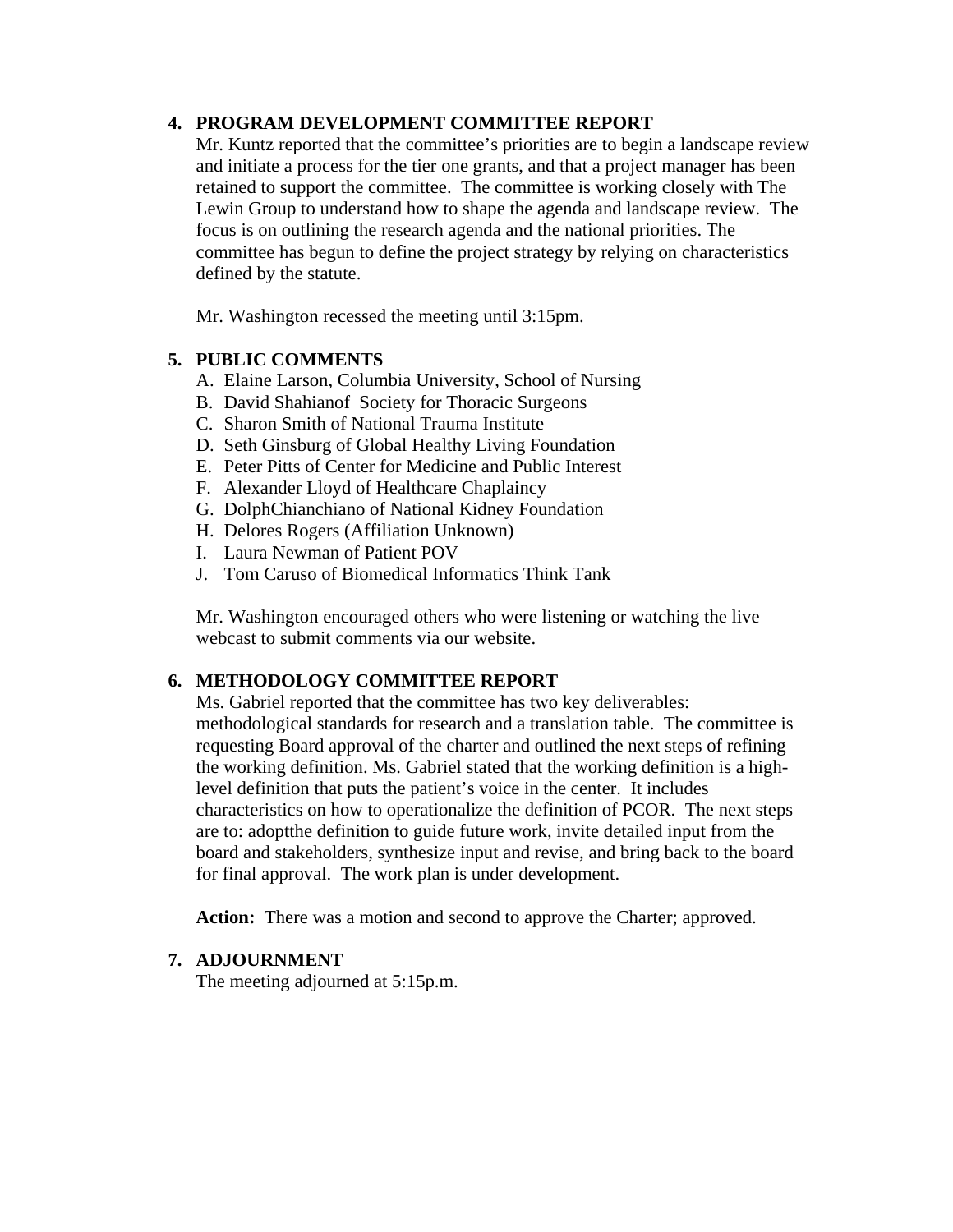## **BOARD OF GOVERNORS MEETING PATIENT-CENTERED OUTCOMES RESEARCH INSTITUTE MAY 17, 2011 8:30 A.M.**

### **PUBLIC MEETING**

**IN ATTENDANCE: PCORI Board -** Eugene Washington (Chair), Steve Lipstein (Vice Chair), Kerry Barnett, Lawrence Becker, Francis Collins, Arnold Epstein, Christine Goertz, Leah Hole-Curry, Gail Hunt, Robert Jesse, Harlan Krumholz, Richard Kuntz, Freda Lewis-Hall, Ellen Sigal, Harlan Weisman, Robert Zwolak. **Methodology Committee -** Sherine Gabriel (Chair), Sharon-Lise Normand (Vice Chair), Naomi Aronson, Ethan Basch, Michael Lauer, Brian Mittman, Sebastian Schneeweiss, Jean Slutsky, Clyde Yancy.

**GUESTS:** Joe Selby (incoming Executive Director), Pat Nichols (TMC), Bill Hubbard TMC) Laura Skoff (TMC), Shar'on Barclay (TMC), Gail Shearer (TMC), Lauren Greco (TMC), Wanita Thompson (Trissential), Jane Van Dervoort (Trissential), Joe Clayton (GolinHarris), Richard Schmitz (GolinHarris).

#### **PARTICIPATING VIA PHONE:** Allen Douma.

**ABSENT:** Debra Barksdale, Grayson Norquist, Carolyn Clancy (represented by Jean Slutsky)

#### **1. CALL TO ORDER**

Dr. Washington called the meeting to order at 8:08a.m. and welcomed the public attendees. He reminded all that the meeting was being webcast live.

### **2. FINANCE & ADMINISTRATION COMMITTEE REPORT**

Mr. Barnett reported on the conflicts of interest policy stating that it applies to board, committees, and staff. The policy has been through extensive review and revisions to address concerns related to federal employees. The policy follows the clear requirements of the statute and prohibits gifts. The incoming Executive Director may require more stringent requirements for staff. Mr.Barnett noted that the conflict of interest policy for third parties – vendors, peer reviewers, grantees, consultants, etc. – is underway and would be presented at a future board meeting. Board members are encouraged to submit examples or models.

Action: There was a motion and second to approve the proposed Conflict of Interest Policy; approved.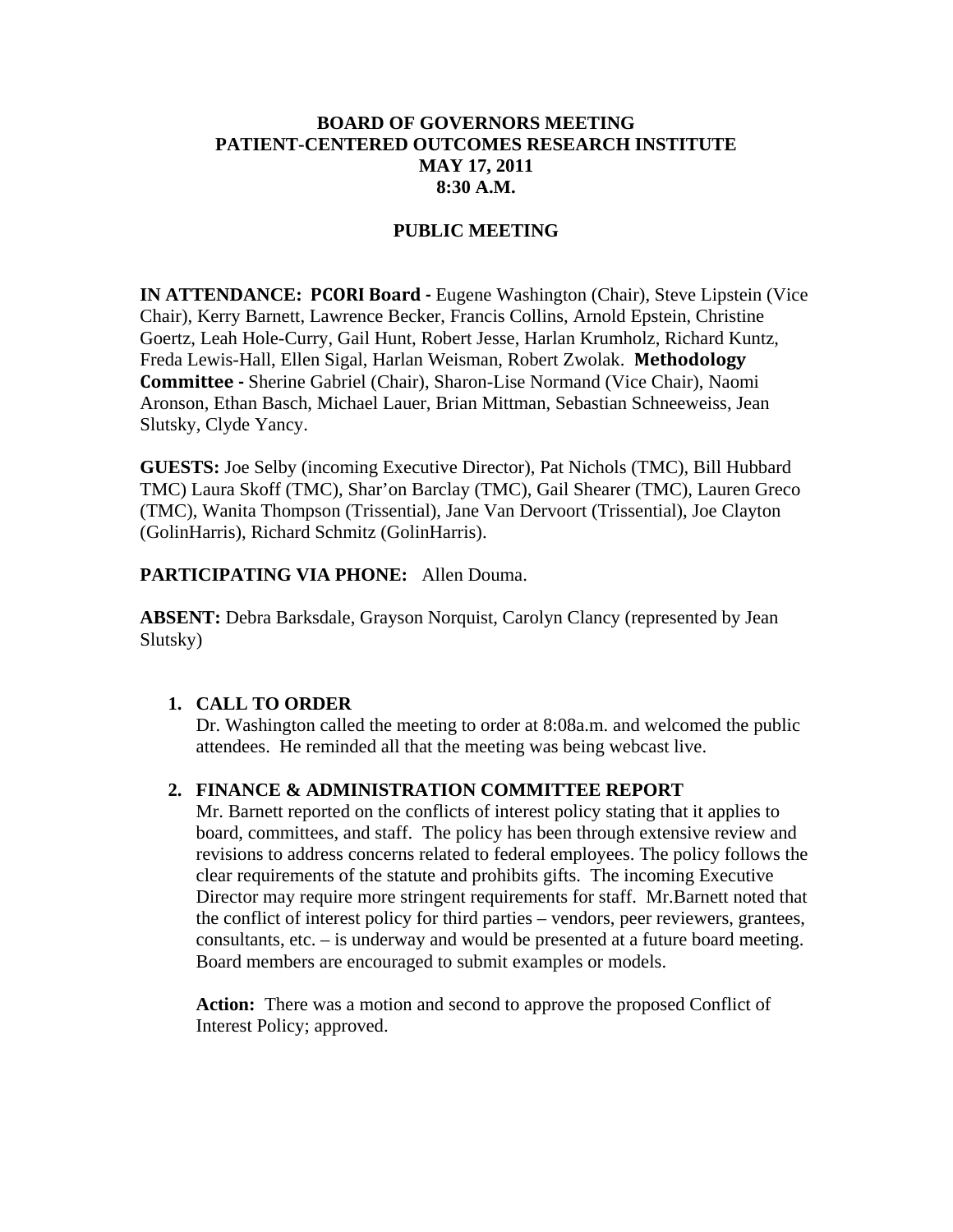Mr. Barnettreviewed highlights of the proposed budget, indicating that the numbers included for the Methodology Committee were placeholders and would be refined by that group in the near future. He indicated that the committee will continue review the financial statements on a monthly basis and regularly review expenses and variances with the staff.

Action: There was a motion and second to approve the 2011 Budget; approved.

Mr. Barnett continued his report with a review of the April 2011 financials. PCORIis ahead of budget as activities are still starting up. The committee will be working with Mr. Selby on staffing structure, the employment policies, benefits and office location. In addition, there will be a review of the board compensation policy based on the data collected for actual time spent on PCORI activities. Mr. Barnett noted that the bylaws will expire soon and the committee will be looking at what may need to be revised.Today, the committee is asking for approval in extending the current bylaws.

**Action:** There was a motion and second to approve extension of the current bylaws until the end of the calendar year; approved.

#### **3. PUBLIC COMMENTS**

- A. Tony Coelho of Partnership to Improve Patient Care
- B. Angela Ostrom of Epilepsy Foundation
- C. David Cloud of National Sleep Foundation
- D. Kathy Wyrwick of United Biosource Corporation
- E. Ann Marie Lynch of Advanced Medical Technology Association (AdvaMed)
- F. John Santa of Consumers Union
- G. Dawn Sabio of Washington University

Mr. Washington encouraged others who were listening or watching the live webcast to submit comments via our website. He recessed the meeting until 10:15a.m.

## **4. COMMUNICATION, OUTREACH & ENGAGEMENT COMMITTEE REPORT**

Ms. Levine reported the committee is recommending a name change to better reflect the responsibilities and scope of work.

Action: There was a motion and second to approve the committee's name to Communication, Outreach and Engagement Committee; approved.

Ms. Levine stated that the committee has been responded to many speaking requests. PCORI has presented to the American Medical Association, American Heart Association, American Association for Cancer Research, and InHealth. There are many pending engagements for the remainder of the year; mostly introductory in nature at this stage. Great effort is going into trying to expand the